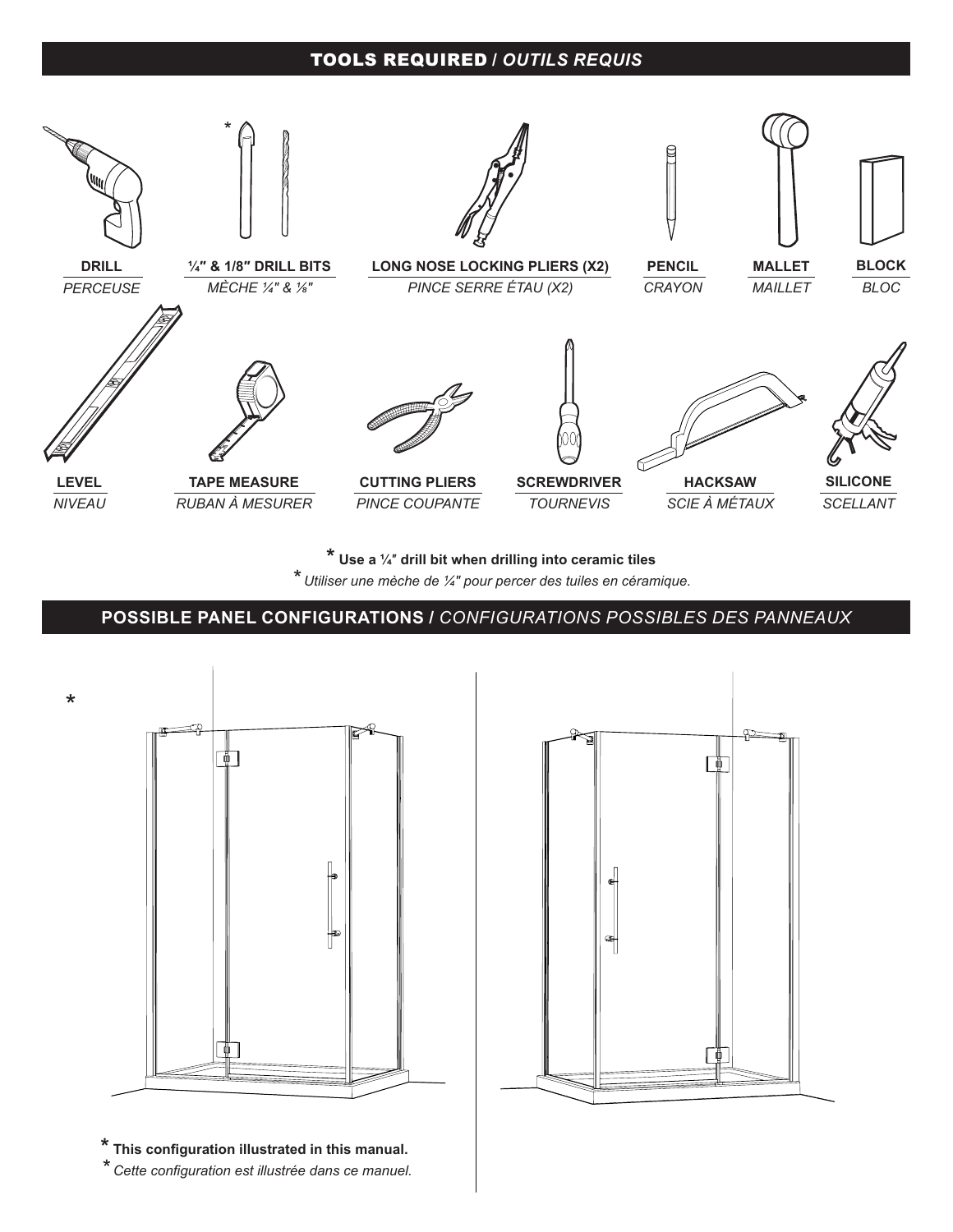## **PARTS LISTING /** *LISTE DES PIÈCES*